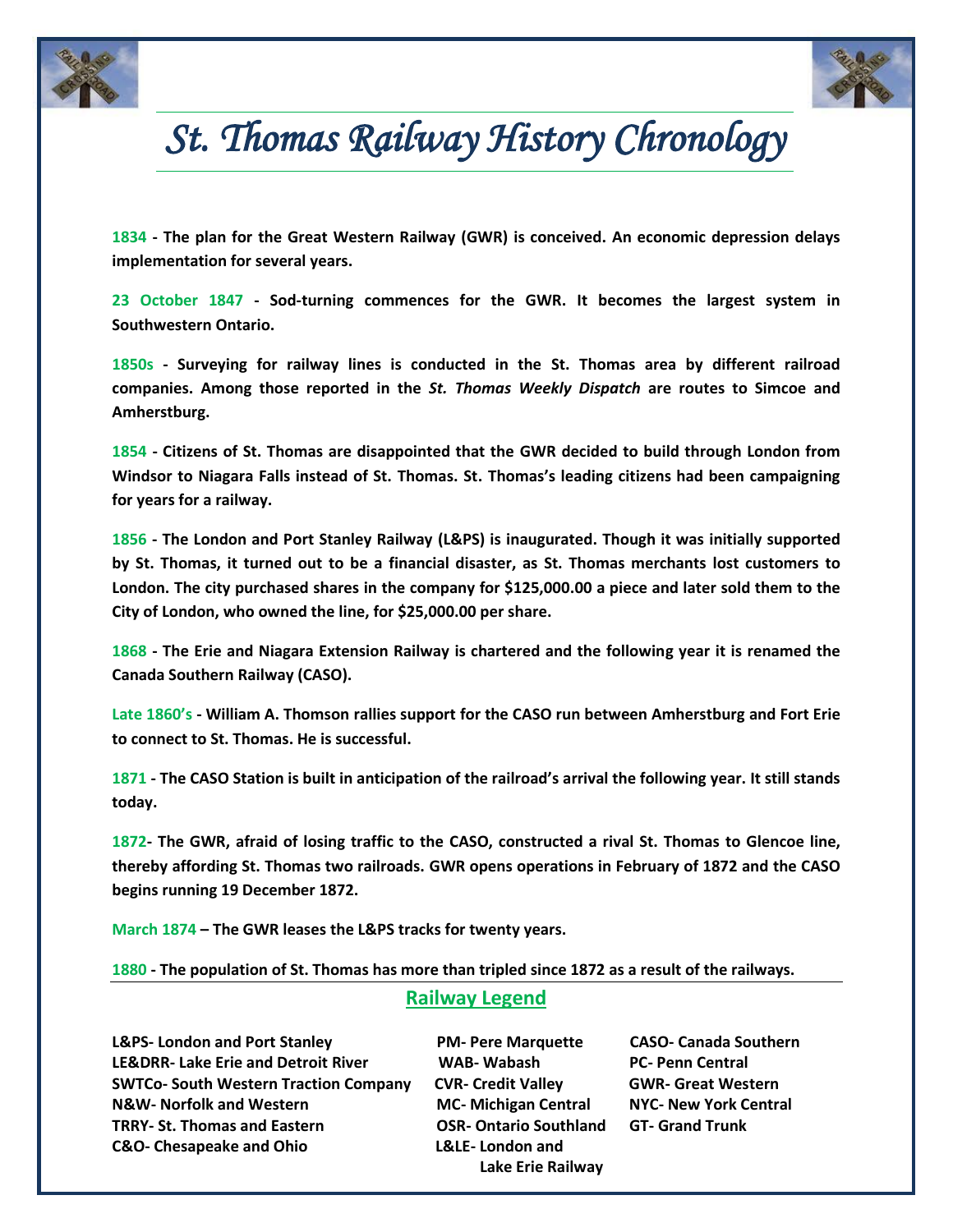**1881 - The Credit Valley Railway (CVR) begins operations from Woodstock to St. Thomas; the Wabash Railway (WAB) leases tracks operated by the GWR.**

**August 1882 – The GWR is purchased by the Grand Trunk Railway (GT).** 

**1 May 1883 – The CASO leases its facilities to the Michigan Central (MC) for 21 years. The CASO Station becomes known as the Michigan Central Station.**

**30 November 1883 - The Canada Pacific Railway (CPR) takes over the CVR facilities.**

**15 September 1885 - Jumbo the elephant is killed by a GT freight train. A circus employee was loading the animals into their cars at 8:18 p.m., disregarding specific instructions not to do so until after 9:55 p.m. As the train approached the tracks, Jumbo sensed danger and reared on his hind legs. He charged at the train, destroying its smokestack but driving a cylinder head into his own head.** 

**15 July 1887- A Grand Trunk excursion train operating on the L&PS lines collides with a MC freight train hauling oil. It causes a massive fire and explosions which are visible for miles around. Fourteen are killed including a family of four and five other children. Sixty-five are injured by the explosion and three by the collision. Known as the Great Wreck of 1887, it is the worst disaster in the city's history.** 

**1892 – The MC temporarily operates the L&PS.**

**December 1893 - The Lake Erie and Detroit River Railway (LE&DRR) lease the L&PS lines for 20 years.**

**1894 - The Pere Marquette Railway (PM) and the MC lease the rights to haul coal through St. Thomas.**

**1897 - The WAB leases the eastern lines of the GT from Windsor to Fort Erie.**

**30 June 1901 - The LE&DRR extend their service from Ridgetown to St. Thomas.**

**1903 – The PM assumes ownership of the LE&DRR.**

**1904 – The PM uses MC tracks from St. Thomas to Niagara Falls and from St. Thomas to Victoria and Black Rock, two suburbs of Buffalo; the MC extends its lease on the CASO tracks to 99 years.** 

**1906 –The PM leases the L&PS tracks.**

**1 July 1906 - The South Western Traction Company (SWTCo) opens an inter-urban line to St. Thomas from London.**

**30 October 1907 - The SWTCo line runs to Port Stanley from London via St. Thomas.**

### **Railway Legend**

**L&PS- London and Port Stanley PM- Pere Marquette CASO- Canada Southern LE&DRR- Lake Erie and Detroit River WAB- Wabash PC- Penn Central SWTCo- South Western Traction Company CVR- Credit Valley GWR- Great Western N&W- Norfolk and Western MC- Michigan Central NYC- New York Central TRRY- St. Thomas and Eastern OSR- Ontario Southland GT- Grand Trunk C&O- Chesapeake and Ohio L&LE- London and**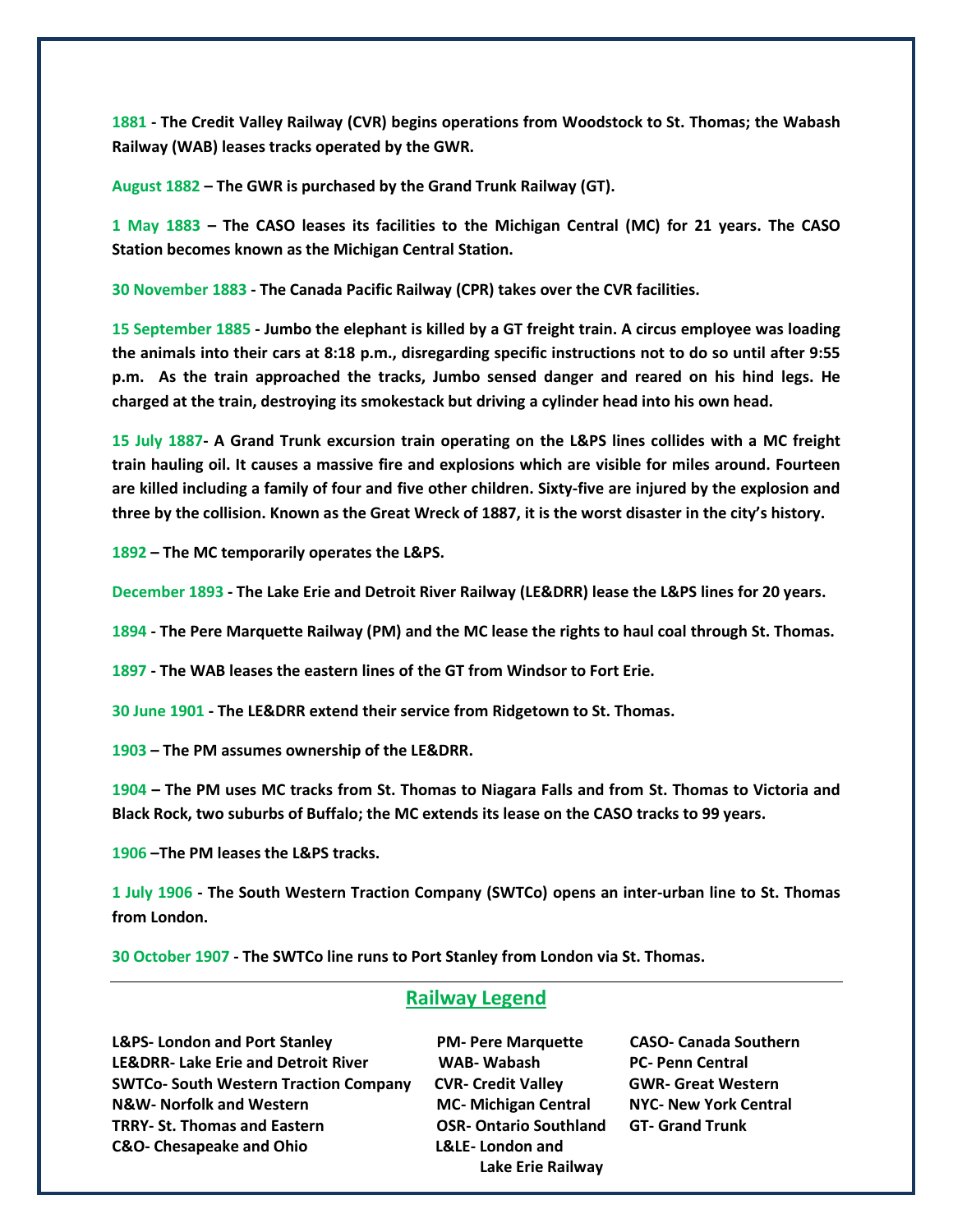**1909 - SWTCo is sold to the London and Lake Erie Railway and Transportation Company (L&LE).**

**1 April 1910 - Work begins on the MC Roundhouse in St. Thomas.** 

**1 April 1911 - A lawsuit is launched against the London and Lake Erie Railway for operating cars on a Sunday. This is still an era in which businesses are legally forced to respect the Sabbath.**

**31 May 1911 - Two St. Thomas men are killed in the wreck of an MC train near Ridgetown. The tracks had been tampered with, causing the train to go off the rails.** 

**1914 - The City of London takes over the L&PS, creating the London Railway Commission.**

**1915 - The L&PS is electrified and provides passengers with smoke free transportation.**

**15 June 1918 - The** *St. Thomas Daily Times* **reports a plot by two men hired by Frank Bopp, German Consul-General in San Francisco, on behalf of Kaiser Wilhelm II to blow up the MC stockyard in St. Thomas, targeting horse trains specifically. One of the men carried a suitcase full of dynamite to St. Thomas. He had a "yellow streak" as the newspaper reported it, and substituted bricks for the dynamite at the last minute to fool his partner. He later turned state's evidence and revealed the plot to the US State Department.**

**15 October 1918 - The L&LE interurban service is discontinued after years of financial failure.**

**1929 - The facilities which the MC has been leasing are subleased to the New York Central Railroad (NYC) for 999 years.**

**1936 - The Public Utilities Commission of London takes over the operation of the L&PS.**

**1947 – The PM is purchased by the Chesapeake and Ohio Railway (C&O).**

**1955 – The first diesel locomotive is purchased for the L&PS.**

**18 February 1957 - Passenger services are discontinued on the L&PS.**

**1960 - The NYC line from St. Thomas to Courtright is abandoned.**

**1964 - The WAB is leased to the Norfolk and Western Railway (N&W) and ends operations under the Wabash name.**

**31 December 1965 - The L&PS ends freight services and its entire operations wind down. It was the oldest railway in Canada still operating under its original charter.**

### **Railway Legend**

**L&PS- London and Port Stanley PM- Pere Marquette CASO- Canada Southern LE&DRR- Lake Erie and Detroit River WAB- Wabash PC- Penn Central SWTCo- South Western Traction Company CVR- Credit Valley GWR- Great Western N&W- Norfolk and Western MC- Michigan Central NYC- New York Central TRRY- St. Thomas and Eastern OSR- Ontario Southland GT- Grand Trunk C&O- Chesapeake and Ohio L&LE- London and**